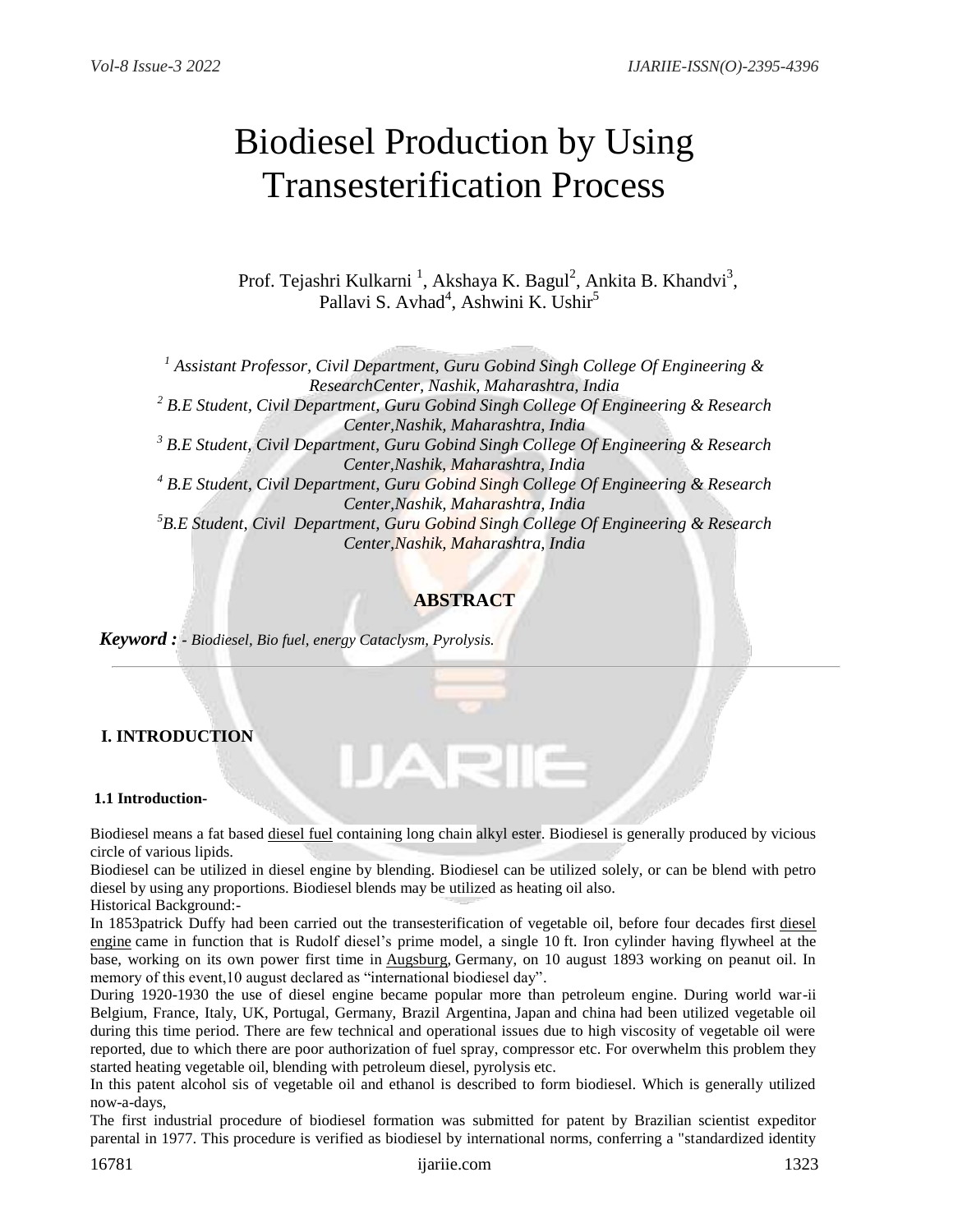and quality also in 2010, parent's company taboo is working together with Boeing and Nasa to certify bio kerosene , which is the another product produced and patented by the Brazilian scientist.

Scrutiny into the use of transesterifies sunflower oil, and refining it to diesel fuel standards, was initiated in South Africa in 1979. Local formation of biodiesel was launched by France from rapeseed oil, which is mixed into regular diesel fuel at a level of 5%, and into the diesel fuel utilized by some common vehicles at a level of 30% Renault, Peugeot and other producers have certified truck engines for use with up to that level of blended biodiesel.



 A law passed under Massachusetts governor devil Patrick requires all home heating diesels in that state to be 2% bio fuel by July 1, 2010, and 5% bio fuel by 2013.new York city has passed a similar law.

In 2001, us riverside installed a 6-megawatt backup power system that is entirely fueled by biodiesel. Backup diesel-fueled generators allow companies to avoid damaging blackouts of critical operations at the expense of high pollution and emission rates. By using b100, these generators were able to essentially eliminate the byproducts that result in smog, ozone, and sulfur emissions. The use of these generators in residential areas around schools, hospitals, and the general public result in substantial reductions in poisonous carbon monoxide and particulate matter.

#### **1.2 Need of Study-**

The recent development of bio fuels has been driven by three key global challenges: Energy security is the constant availability and supply of affordable energy for consumers and industry. Risks to energy security incorporate, for example, disruptions to the supply of imported fossil fuels, limited availability of fuel, and energy price spikes. The possibility of deriving bio fuels from locally grown headspring and using them as replacements to petrol products is attractive for many countries, in conjunction the UK, that currently depend largely on fossil fuels.

Indictment in bio fuels could lead to a remarkable boost in economic development, in conjunction the creation of new jobs and new headspring of income for farmers. This would be of particular benefit to developing countries in which a large proportion of the populations are employed in agriculture. Global economic growth has contributed to a dramatic rise in world energy demand. In developing countries, energy implementation is predicted to increase by 84 per cent by 2035, and new headspring of energy, such as bio fuels, may have a role to play in meeting this demand.

In the UK, transport accounts for around a fifth of total greenhouse gas emissions. It is hoped that, with suitable formation procedures, bio fuels will produce remarkable fewer greenhouse gas emissions than are currently produced by fossil fuels. The apparent potential of bio fuels to address all three of the above challenges makes them an attractive option to policy makers.

#### **1.3 Problem Statement-**

In India there is large difference in between the fuel demand and supply. Due to which there is problem of fuel crisis. Also there is large amount of waste vegetable oil get wasted and disposed directly into the basins which causes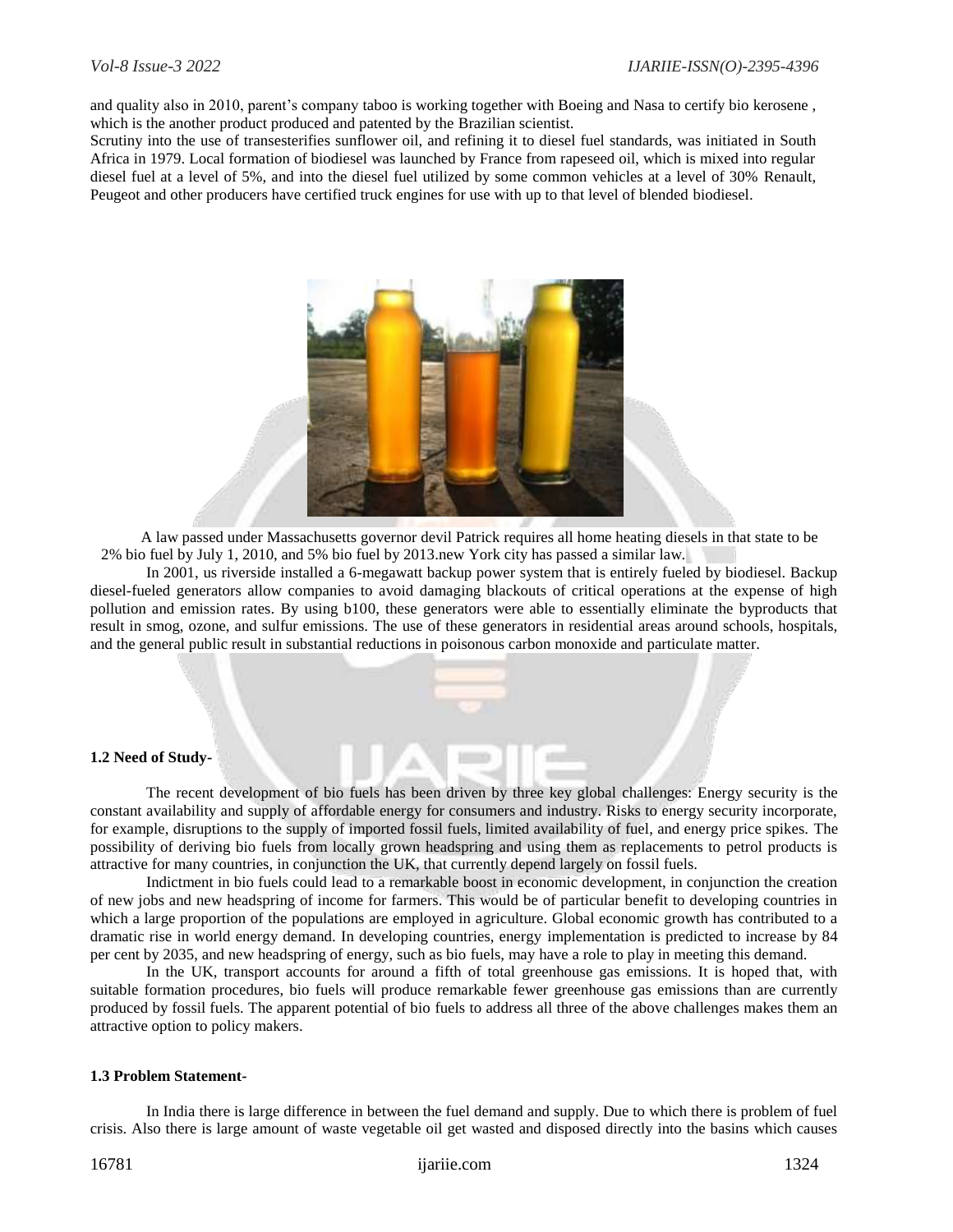the blocking and erosion of the pipelines. For solving this issue we can use this project by which we can utilize the waste vegetable oil in to biodiesel production.

Whereas biodiesel is an environment friendly fuel and does not produce any kind of pollutant while burning so it can be used as an effective alternative to the petroleum fuel. So that we can solve the biggest worldwide issue of pollution. And ozone layer depletion.

This project is one solution to many problems and hence very much effective.

### **1.4 Objective-**

As we know that fuel cataclysm is a barrier to whole world. So we want to provide a solution to this problem by producing biodiesel from left over vegetable oil. Also we want implementation of left over vegetable oil. This project provides us in costly replacement to fossil fuels.

- 1) To study the economic, social & environmental effects of biodiesel
- 2) To introduce biodiesel as an replacement to petroleum fuels and overcome the fuel crises
- 3) To utilize left over vegetable oil for formation of environment friendly fuel
- 4) To design an compacted biodiesel producer

# **II. METHODOLOGY**

#### **2.1 Methodology-**

From various hotels we have been collected different vegetable oil left over. This vegetable oil is then screened so as to remove the small food particles present in it. After that by using lye and pure methanol we carried out the transesterification process. From which we get Biodiesel as product and glycerol as byproduct. This biodiesel is then tested for calorific value. And glycerol is used in pellet formation.

#### **2.2 Flow Chart-**



#### **2.3 Calorific analysis-**

After getting biodiesel from various waste vegetable oil, we perform the calorific value test by using Bomb calorimeter so as to find out the feasibility of waste vegetable oils. Also from waste glycerin we formed the glycerin pellets by using wood waste and gelatin paper. Again perform calorific value test on it also.

## **2.4 Glycerol-**

Glycerol is a simple [polyol](https://en.wikipedia.org/wiki/Polyol) compound. It is a colorless, odorless, [viscous](https://en.wikipedia.org/wiki/Viscous) liquid that is sweet tasting and nontoxic. The glycerol backbone is found in all [lipids](https://en.wikipedia.org/wiki/Lipid) known as [triglycerides.](https://en.wikipedia.org/wiki/Triglycerides) It is widely utilized in the food industry as a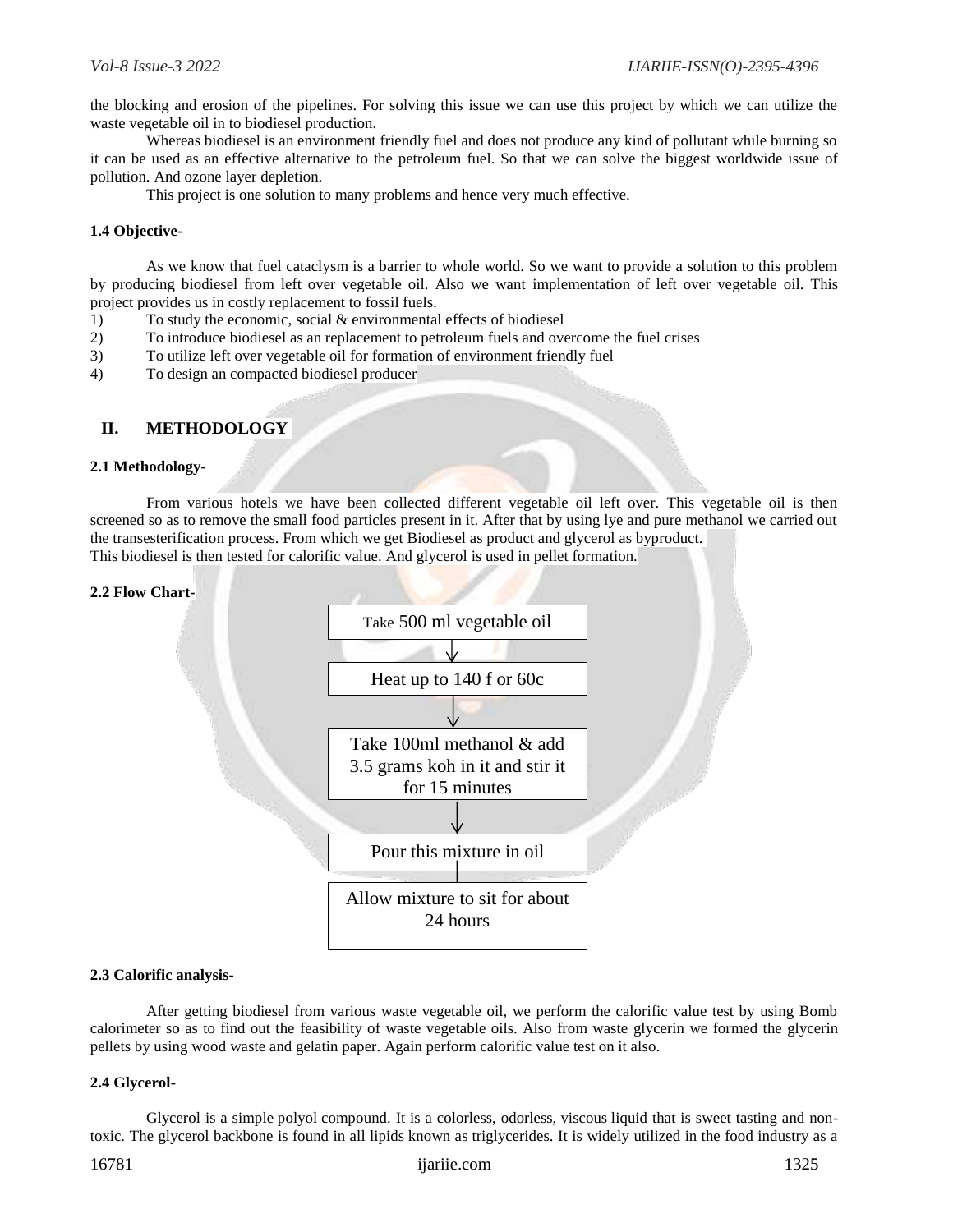sweetener and [humectants](https://en.wikipedia.org/wiki/Humectant) and in [pharmaceutical formulations.](https://en.wikipedia.org/wiki/Pharmaceutical_formulation) Glycerol has three [hydroxyl groups](https://en.wikipedia.org/wiki/Hydroxyl_group) that are responsible for its solubility in [water](https://en.wikipedia.org/wiki/Water) and its [hygroscopic](https://en.wikipedia.org/wiki/Hygroscopy) nature .Glycerol is generally obtained from plant and animal headspring where it occurs as [triglycerides.](https://en.wikipedia.org/wiki/Triglyceride) Triglycerides are [esters](https://en.wikipedia.org/wiki/Ester) of glycerol with long-chain carboxylic acids. The hydrolysis, [Specifications](https://en.wikipedia.org/wiki/Saponification) or [transesterification](https://en.wikipedia.org/wiki/Transesterification) of these triglycerides produces glycerol as well as the fatty acid derivative:



# **III. RESULT**

#### **3.1 Questionary Survey-**

#### **3.1.1 Questions-**

- 1) How much vegetable oil you utilized per month?
- 2) How much is the per month wastage of vegetable oil from that?

| Sr no.         | <b>Hotel name</b>  | <b>Address</b>      | <b>Monthly usage</b><br>(liters) | <b>Monthly</b><br>wastage |
|----------------|--------------------|---------------------|----------------------------------|---------------------------|
|                | Saptsrungi         | Rathchakra          | 450                              | 60                        |
| $\overline{c}$ | Abhiruchi          | Rathchakra          | 450                              | 120                       |
| 3              | Sali sweet         | Kishor nagar        | 450                              | 120                       |
| $\overline{4}$ | Sai krupa          | Rane nagar, sidko   | 90                               | 15                        |
| 5              | Sai krupa          | Vijay bus stop      | 75                               | 5                         |
| 6              | Saiba              | Vijay nagar         | 450                              | 30                        |
| 7              | New gokul sweet    | Vijay nagar, sidako | 300                              | 60                        |
| 8              | Sitai              | Vijay nagar, stand  | 225                              | 60                        |
| 9              | Sarvagha           | Vijay nagar stop    | 155                              | 11                        |
| 10             | Balaji             | Uttam nagar         | 150                              | 20                        |
| 11             | Sinnar vadapav     | Pavan nagar         | 280                              | 93                        |
| 12             | Amrut sweet        | Pavan Nagar         | 230                              | 40                        |
| 13             | Sudhama            | Trimurti chowk      | 150                              | 20                        |
| 14             | Vadajankjan        | Trimurti chowk      | 300                              | 40                        |
| 15             | Petumal samosawala | Trimurti chowk      | 230                              | 50                        |

#### **Table 3.1 Hotel Survey of Nashik**

#### **3.2 Quantity Analysis-**

From 500 ml of waste vegetable oil and 100 ml of pure methanol in presence of 3.5 gm KOH we can obtain 350 ml of Biodiesel and 250 ml of glycerol. So that from 1 liter waste vegetable oil by using 200 ml of pure methanol and 7 gm of KOH we can obtain 700 ml of Biodiesel and 500 ml of Glycerol.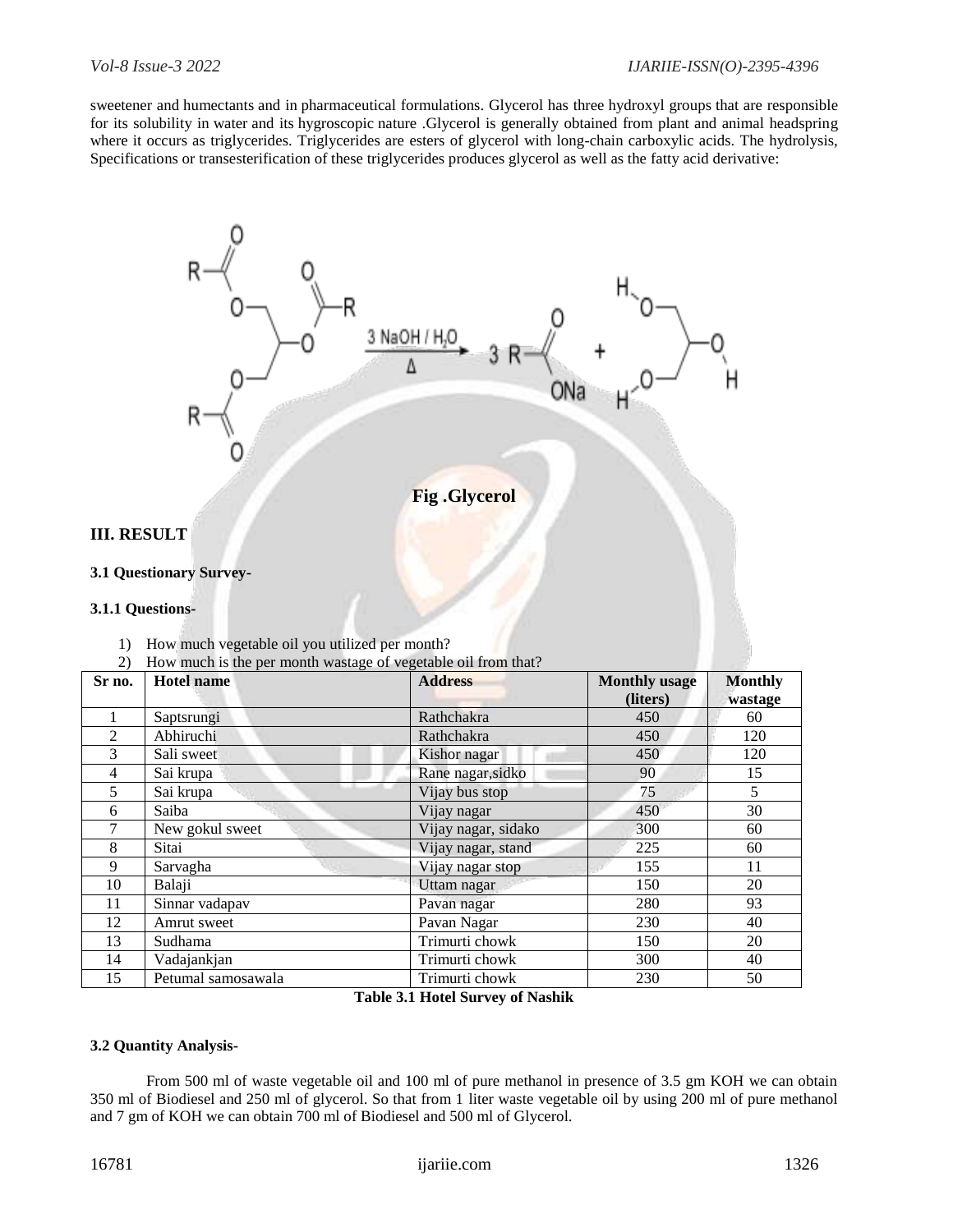### **3.3 Calorific Analysis-**

**3.3.1Calorific analysis of biodiesel produced from various left over vegetable oil-**

| Sr. no | Type of vegetable oil | Calorific amount of biodiesel produced from it<br>KJ/Cal |
|--------|-----------------------|----------------------------------------------------------|
|        | Sunflower oil         | 38.9                                                     |
|        | Soybean oil           |                                                          |
|        | Ground nut            | 40                                                       |

# **Table 3.3 Calorific Analysis**

From sunflower oil we get biodiesel having 38.9 KJ/cal calorific amount.

From soybean oil we get biodiesel having 38 KJ/cal calorific amount.

From groundnut oil we get biodiesel having 40 KJ/cal calorific amount.

Hence biodiesel with optimum effectiveness can be produced using groundnut oil.

# **IV. CONCLUSION**

#### **4.1 Conclusions-**

- From sunflower oil we get biodiesel having 38.9 KJ/cal calorific amount.
- From soybean oil we get biodiesel having  $38 \text{ KJ/cal}$  calorific amount.
- From groundnut oil we get biodiesel having  $40 \text{ KJ/cal}$  calorific amount.
- Hence biodiesel with optimum effectiveness can be produced using groundnut oil.
- We can use Biodiesel because it does not produce any kind of green house gas emission.
- It is Sulphur free and carbon free.
- It is having calorific value of 40 KJ/Cal, which is near about the petro diesel having calorific value of 42.8 KJ/Cal.
- It is having near about same efficiency as petro diesel.
- It is more economical than petro diesel i.e. price of biodiesel is Rs35/lit and price of petro diesel is Rs 65/lit.

#### **4.2 Recommendations-**

We can use this biodiesel in following blends –

- B 10 i.e. 10% Biodiesel and 90% Petro Diesel.
- B 20 i.e. 20% Biodiesel and 80% Petro Diesel.
- B 30 i.e. 30% Biodiesel and 70% Petro Diesel.
- B 40 i.e. 40% Biodiesel and 60% Petro Diesel.
- B 50 i.e. 50% Biodiesel and 50% Petro Diesel.
- B 60 i.e. 60% Biodiesel and 40% Petro Diesel.

#### **4.3 Future Scope of the Model-**

From above survey we can conclude that the total monthly wastage of vegetable oil from 100 hotels in Nashik is **523** lit. We need **104.6** lit Methanol, **3.661**kg koh for biodiesel formation from it. Then we can get **366.1** lit of biodiesel and **130.75** lit of glycerol from it. It will utilize the huge amount of left over vegetable oil and also produce an excellent bio fuel.

In Nashik there are approximately 100+ hotels are there having monthly usage of **2430650** liter of vegetable oil from which **26150** liter vegetable oil is left over per month. So by using this model on large scale we can produce **18305** liter of biodiesel and **13075** liter of glycerol.